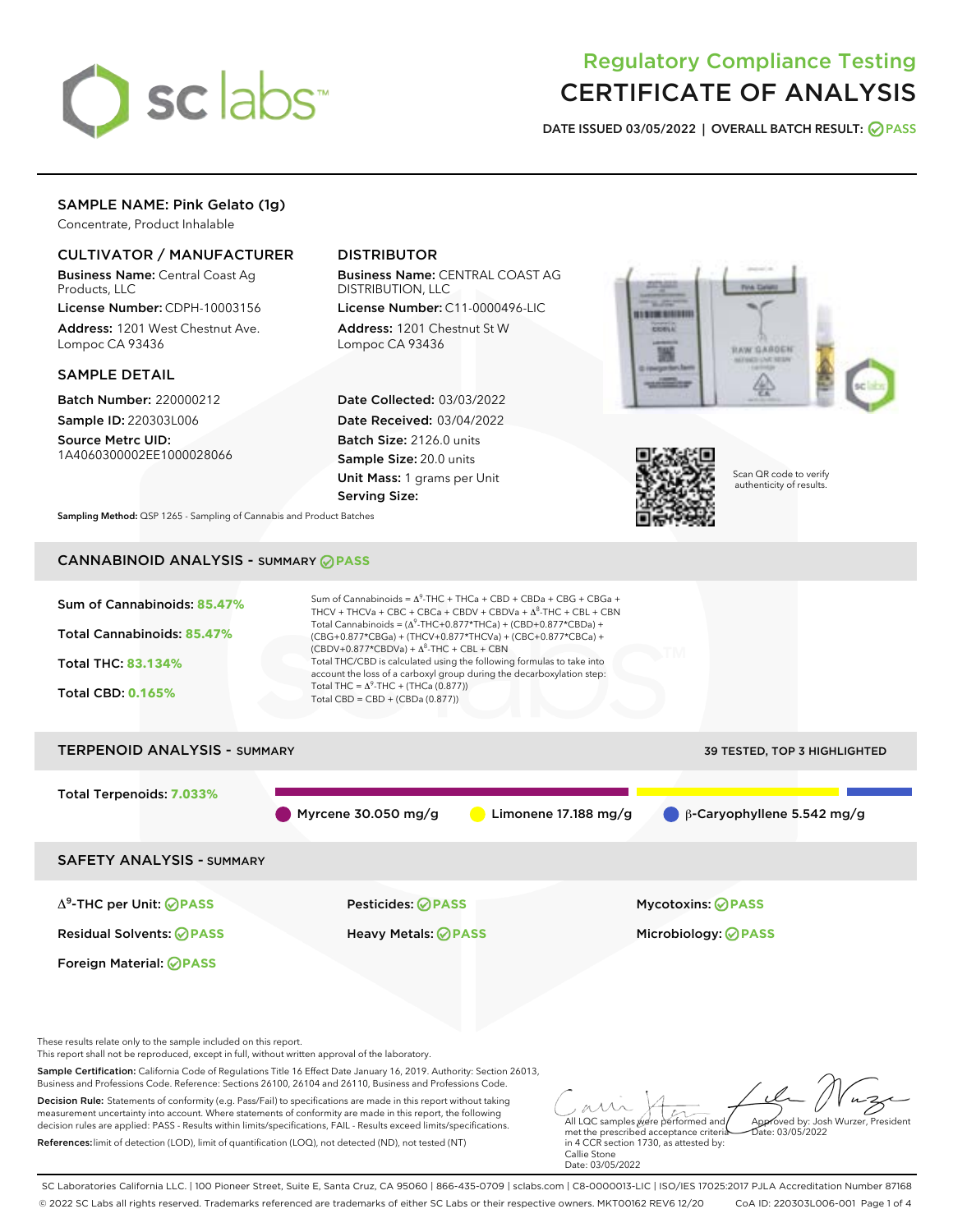



PINK GELATO (1G) | DATE ISSUED 03/05/2022 | OVERALL BATCH RESULT: O PASS

#### CANNABINOID TEST RESULTS - 03/05/2022 2 PASS

Tested by high-performance liquid chromatography with diode-array detection (HPLC-DAD). **Method:** QSP 1157 - Analysis of Cannabinoids by HPLC-DAD

#### TOTAL CANNABINOIDS: **85.47%**

Total Cannabinoids (Total THC) + (Total CBD) + (Total CBG) + (Total THCV) + (Total CBC) +  $(Total$  CBDV) +  $\Delta$ <sup>8</sup>-THC + CBL + CBN

TOTAL THC: **83.134%** Total THC (Δ<sup>9</sup> -THC+0.877\*THCa)

TOTAL CBD: **0.165%**

Total CBD (CBD+0.877\*CBDa)

TOTAL CBG: 1.579% Total CBG (CBG+0.877\*CBGa)

TOTAL THCV: 0.47% Total THCV (THCV+0.877\*THCVa)

TOTAL CBC: ND Total CBC (CBC+0.877\*CBCa)

TOTAL CBDV: ND Total CBDV (CBDV+0.877\*CBDVa)

| <b>COMPOUND</b>  | LOD/LOQ<br>(mg/g)          | <b>MEASUREMENT</b><br><b>UNCERTAINTY</b><br>(mg/g) | <b>RESULT</b><br>(mg/g) | <b>RESULT</b><br>(%) |
|------------------|----------------------------|----------------------------------------------------|-------------------------|----------------------|
| $\Lambda^9$ -THC | 0.06/0.26                  | ±22.280                                            | 831.34                  | 83.134               |
| <b>CBG</b>       | 0.06/0.19                  | ±0.485                                             | 15.79                   | 1.579                |
| <b>THCV</b>      | 0.1/0.2                    | ±0.18                                              | 4.7                     | 0.47                 |
| <b>CBD</b>       | 0.07/0.29                  | ±0.059                                             | 1.65                    | 0.165                |
| $\Delta^8$ -THC  | 0.1/0.4                    | ±0.07                                              | 1.2                     | 0.12                 |
| <b>THCa</b>      | 0.05/0.14                  | N/A                                                | <b>ND</b>               | <b>ND</b>            |
| <b>THCVa</b>     | 0.07/0.20                  | N/A                                                | <b>ND</b>               | <b>ND</b>            |
| <b>CBDa</b>      | 0.02/0.19                  | N/A                                                | <b>ND</b>               | <b>ND</b>            |
| <b>CBDV</b>      | 0.04/0.15                  | N/A                                                | <b>ND</b>               | <b>ND</b>            |
| <b>CBDVa</b>     | 0.03/0.53                  | N/A                                                | <b>ND</b>               | <b>ND</b>            |
| <b>CBGa</b>      | 0.1 / 0.2                  | N/A                                                | <b>ND</b>               | <b>ND</b>            |
| <b>CBL</b>       | 0.06 / 0.24                | N/A                                                | <b>ND</b>               | <b>ND</b>            |
| <b>CBN</b>       | 0.1/0.3                    | N/A                                                | <b>ND</b>               | <b>ND</b>            |
| <b>CBC</b>       | 0.2 / 0.5                  | N/A                                                | <b>ND</b>               | <b>ND</b>            |
| <b>CBCa</b>      | 0.07 / 0.28                | N/A                                                | <b>ND</b>               | <b>ND</b>            |
|                  | <b>SUM OF CANNABINOIDS</b> |                                                    | 854.7 mg/g              | 85.47%               |

#### **UNIT MASS: 1 grams per Unit**

| $\Delta^9$ -THC per Unit               | 1100 per-package limit | 831.34 mg/unit | <b>PASS</b> |
|----------------------------------------|------------------------|----------------|-------------|
|                                        |                        |                |             |
| <b>Total THC per Unit</b>              |                        | 831.34 mg/unit |             |
| <b>CBD per Unit</b>                    |                        | $1.65$ mg/unit |             |
| <b>Total CBD per Unit</b>              |                        | $1.65$ mg/unit |             |
| <b>Sum of Cannabinoids</b><br>per Unit |                        | 854.7 mg/unit  |             |
| <b>Total Cannabinoids</b><br>per Unit  |                        | 854.7 mg/unit  |             |

| <b>COMPOUND</b>         | LOD/LOQ<br>(mg/g) | WENT<br><b>UNCERTAINTY</b><br>(mg/g) | <b>RESULT</b><br>(mg/g)                         | <b>RESULT</b><br>(%) |
|-------------------------|-------------------|--------------------------------------|-------------------------------------------------|----------------------|
| <b>Myrcene</b>          | 0.008 / 0.025     | ±0.3005                              | 30.050                                          | 3.0050               |
| Limonene                | 0.005 / 0.016     | ±0.1908                              | 17.188                                          | 1.7188               |
| β-Caryophyllene         | 0.004 / 0.012     | ±0.1535                              | 5.542                                           | 0.5542               |
| β-Ocimene               | 0.006 / 0.020     | ±0.1235                              | 4.941                                           | 0.4941               |
| $\beta$ -Pinene         | 0.004 / 0.014     | ±0.0234                              | 2.632                                           | 0.2632               |
| $\alpha$ -Pinene        | 0.005 / 0.017     | ±0.0164                              | 2.446                                           | 0.2446               |
| Linalool                | 0.009 / 0.032     | ±0.0669                              | 2.259                                           | 0.2259               |
| $\alpha$ -Humulene      | 0.009/0.029       | ±0.0370                              | 1.480                                           | 0.1480               |
| Fenchol                 | 0.010 / 0.034     | ±0.0261                              | 0.868                                           | 0.0868               |
| Terpineol               | 0.009 / 0.031     | ±0.0338                              | 0.707                                           | 0.0707               |
| <b>Terpinolene</b>      | 0.008 / 0.026     | ±0.0107                              | 0.671                                           | 0.0671               |
| trans-β-Farnesene       | 0.008 / 0.025     | ±0.0132                              | 0.478                                           | 0.0478               |
| Camphene                | 0.005 / 0.015     | ±0.0028                              | 0.307                                           | 0.0307               |
| <b>Borneol</b>          | 0.005 / 0.016     | ±0.0056                              | 0.171                                           | 0.0171               |
| Fenchone                | 0.009 / 0.028     | ±0.0036                              | 0.159                                           | 0.0159               |
| Guaiol                  | 0.009 / 0.030     | ±0.0045                              | 0.123                                           | 0.0123               |
| Nerolidol               | 0.006 / 0.019     | ±0.0047                              | 0.095                                           | 0.0095               |
| $\alpha$ -Bisabolol     | 0.008 / 0.026     | ±0.0029                              | 0.071                                           | 0.0071               |
| Citronellol             | 0.003 / 0.010     | ±0.0017                              | 0.046                                           | 0.0046               |
| $\gamma$ -Terpinene     | 0.006 / 0.018     | ±0.0004                              | 0.030                                           | 0.0030               |
| Geraniol                | 0.002 / 0.007     | ±0.0009                              | 0.025                                           | 0.0025               |
| $\alpha$ -Terpinene     | 0.005 / 0.017     | ±0.0002                              | 0.021                                           | 0.0021               |
| Eucalyptol              | 0.006 / 0.018     | ±0.0004                              | 0.020                                           | 0.0020               |
| $\alpha$ -Phellandrene  | 0.006 / 0.020     | N/A                                  | <loq< th=""><th><loq< th=""></loq<></th></loq<> | <loq< th=""></loq<>  |
| p-Cymene                | 0.005 / 0.016     | N/A                                  | <loq< th=""><th><loq< th=""></loq<></th></loq<> | <loq< th=""></loq<>  |
| Sabinene Hydrate        | 0.006 / 0.022     | N/A                                  | <loq< th=""><th><loq< th=""></loq<></th></loq<> | <loq< th=""></loq<>  |
| Nerol                   | 0.003 / 0.011     | N/A                                  | <loq< th=""><th><loq< th=""></loq<></th></loq<> | <loq< th=""></loq<>  |
| Caryophyllene<br>Oxide  | 0.010 / 0.033     | N/A                                  | <loq< th=""><th><loq< th=""></loq<></th></loq<> | <loq< th=""></loq<>  |
| Sabinene                | 0.004 / 0.014     | N/A                                  | <b>ND</b>                                       | <b>ND</b>            |
| $\Delta^3$ -Carene      | 0.005 / 0.018     | N/A                                  | <b>ND</b>                                       | <b>ND</b>            |
| Isopulegol              | 0.005 / 0.016     | N/A                                  | ND                                              | <b>ND</b>            |
| Camphor                 | 0.006 / 0.019     | N/A                                  | ND                                              | ND                   |
| Isoborneol              | 0.004 / 0.012     | N/A                                  | <b>ND</b>                                       | ND                   |
| Menthol                 | 0.008 / 0.025     | N/A                                  | ND                                              | ND                   |
| Pulegone                | 0.003 / 0.011     | N/A                                  | ND                                              | ND                   |
| <b>Geranyl Acetate</b>  | 0.004 / 0.014     | N/A                                  | <b>ND</b>                                       | ND                   |
| $\alpha$ -Cedrene       | 0.005 / 0.016     | N/A                                  | ND                                              | ND                   |
| Valencene               | 0.009 / 0.030     | N/A                                  | ND                                              | ND                   |
| Cedrol                  | 0.008 / 0.027     | N/A                                  | <b>ND</b>                                       | <b>ND</b>            |
| <b>TOTAL TERPENOIDS</b> |                   |                                      | 70.330 mg/g                                     | 7.033%               |

SC Laboratories California LLC. | 100 Pioneer Street, Suite E, Santa Cruz, CA 95060 | 866-435-0709 | sclabs.com | C8-0000013-LIC | ISO/IES 17025:2017 PJLA Accreditation Number 87168 © 2022 SC Labs all rights reserved. Trademarks referenced are trademarks of either SC Labs or their respective owners. MKT00162 REV6 12/20 CoA ID: 220303L006-001 Page 2 of 4

# TERPENOID TEST RESULTS - 03/05/2022

Terpene analysis utilizing gas chromatography-flame ionization detection (GC-FID). **Method:** QSP 1192 - Analysis of Terpenoids by GC-FID

MEASUREMENT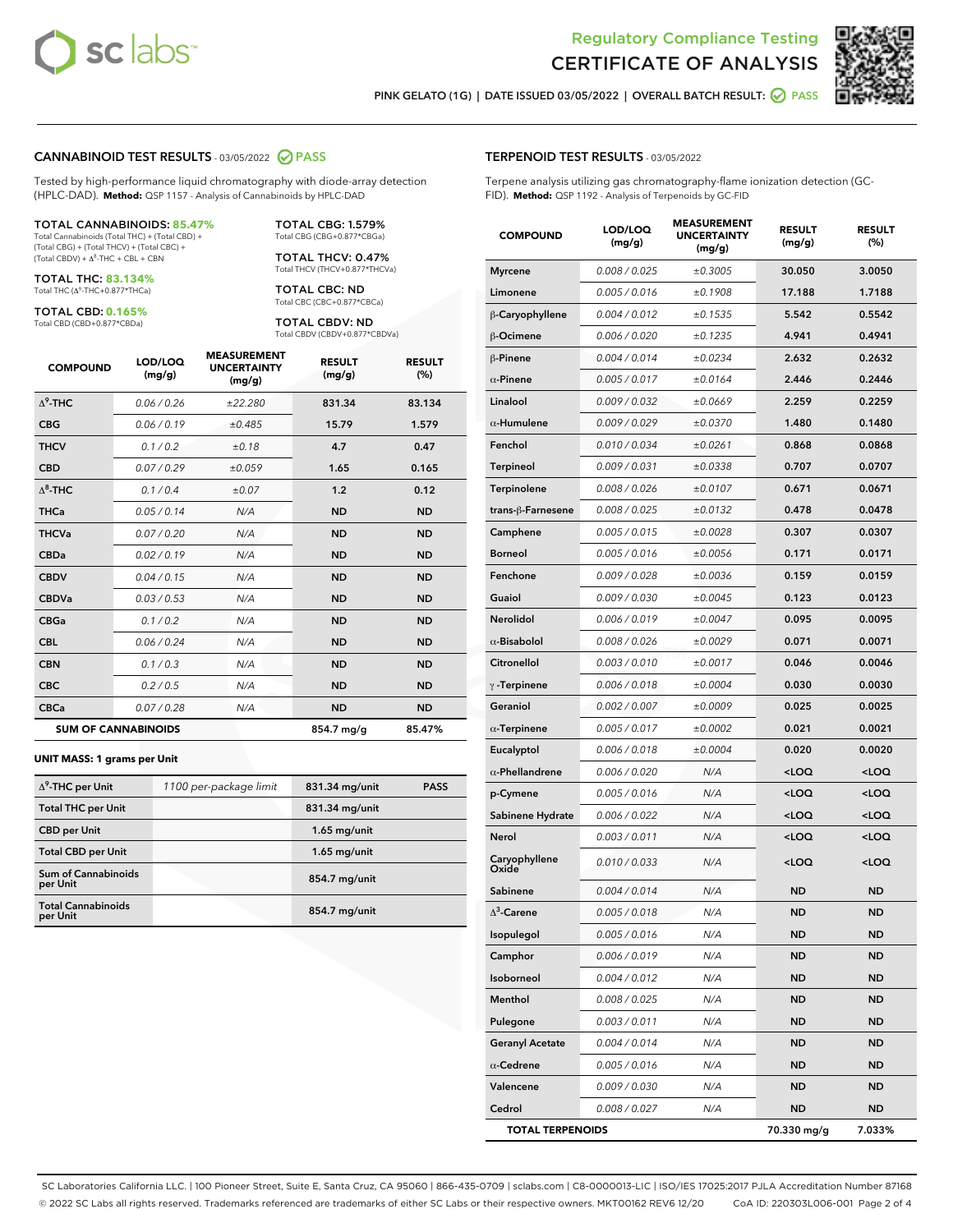



PINK GELATO (1G) | DATE ISSUED 03/05/2022 | OVERALL BATCH RESULT: 2 PASS

# CATEGORY 1 PESTICIDE TEST RESULTS - 03/05/2022 2 PASS

Pesticide and plant growth regulator analysis utilizing high-performance liquid chromatography-mass spectrometry (HPLC-MS) or gas chromatography-mass spectrometry (GC-MS). \*GC-MS utilized where indicated. **Method:** QSP 1212 - Analysis of Pesticides and Mycotoxins by LC-MS or QSP 1213 - Analysis of Pesticides by GC-MS

| <b>COMPOUND</b>             | LOD/LOQ<br>$(\mu g/g)$ | <b>ACTION</b><br><b>LIMIT</b><br>$(\mu g/g)$ | <b>MEASUREMENT</b><br><b>UNCERTAINTY</b><br>$(\mu g/g)$ | <b>RESULT</b><br>$(\mu g/g)$ | <b>RESULT</b> |
|-----------------------------|------------------------|----------------------------------------------|---------------------------------------------------------|------------------------------|---------------|
| Aldicarb                    | 0.03 / 0.08            | $>$ LOD                                      | N/A                                                     | <b>ND</b>                    | <b>PASS</b>   |
| Carbofuran                  | 0.02 / 0.05            | ≥ LOD                                        | N/A                                                     | <b>ND</b>                    | <b>PASS</b>   |
| Chlordane*                  | 0.03/0.08              | $>$ LOD                                      | N/A                                                     | <b>ND</b>                    | <b>PASS</b>   |
| Chlorfenapyr*               | 0.03/0.10              | $>$ LOD                                      | N/A                                                     | <b>ND</b>                    | <b>PASS</b>   |
| Chlorpyrifos                | 0.02/0.06              | $>$ LOD                                      | N/A                                                     | <b>ND</b>                    | <b>PASS</b>   |
| Coumaphos                   | 0.02 / 0.07            | $>$ LOD                                      | N/A                                                     | <b>ND</b>                    | <b>PASS</b>   |
| <b>Daminozide</b>           | 0.02 / 0.07            | $\ge$ LOD                                    | N/A                                                     | <b>ND</b>                    | <b>PASS</b>   |
| <b>Dichlorvos</b><br>(DDVP) | 0.03/0.09              | $>$ LOD                                      | N/A                                                     | <b>ND</b>                    | <b>PASS</b>   |
| Dimethoate                  | 0.03 / 0.08            | $>$ LOD                                      | N/A                                                     | <b>ND</b>                    | <b>PASS</b>   |
| Ethoprophos                 | 0.03/0.10              | $>$ LOD                                      | N/A                                                     | <b>ND</b>                    | <b>PASS</b>   |
| Etofenprox                  | 0.02 / 0.06            | $\geq$ LOD                                   | N/A                                                     | <b>ND</b>                    | <b>PASS</b>   |
| Fenoxycarb                  | 0.03/0.08              | $>$ LOD                                      | N/A                                                     | <b>ND</b>                    | <b>PASS</b>   |
| Fipronil                    | 0.03 / 0.08            | $\geq$ LOD                                   | N/A                                                     | <b>ND</b>                    | <b>PASS</b>   |
| Imazalil                    | 0.02 / 0.06            | $\ge$ LOD                                    | N/A                                                     | <b>ND</b>                    | <b>PASS</b>   |
| <b>Methiocarb</b>           | 0.02 / 0.07            | $\ge$ LOD                                    | N/A                                                     | <b>ND</b>                    | <b>PASS</b>   |
| Parathion-methyl            | 0.03/0.10              | $\ge$ LOD                                    | N/A                                                     | <b>ND</b>                    | <b>PASS</b>   |
| <b>Mevinphos</b>            | 0.03/0.09              | $\ge$ LOD                                    | N/A                                                     | <b>ND</b>                    | <b>PASS</b>   |
| Paclobutrazol               | 0.02 / 0.05            | $\ge$ LOD                                    | N/A                                                     | <b>ND</b>                    | <b>PASS</b>   |
| Propoxur                    | 0.03/0.09              | $\geq$ LOD                                   | N/A                                                     | <b>ND</b>                    | <b>PASS</b>   |
| Spiroxamine                 | 0.03 / 0.08            | $\ge$ LOD                                    | N/A                                                     | <b>ND</b>                    | <b>PASS</b>   |
| Thiacloprid                 | 0.03/0.10              | $>$ LOD                                      | N/A                                                     | <b>ND</b>                    | <b>PASS</b>   |

# CATEGORY 2 PESTICIDE TEST RESULTS - 03/05/2022 @ PASS

| <b>COMPOUND</b>          | LOD/LOQ<br>$(\mu g/g)$ | <b>ACTION</b><br><b>LIMIT</b><br>$(\mu g/g)$ | <b>MEASUREMENT</b><br><b>UNCERTAINTY</b><br>$(\mu g/g)$ | <b>RESULT</b><br>$(\mu g/g)$ | <b>RESULT</b> |
|--------------------------|------------------------|----------------------------------------------|---------------------------------------------------------|------------------------------|---------------|
| Abamectin                | 0.03/0.10              | 0.1                                          | N/A                                                     | <b>ND</b>                    | <b>PASS</b>   |
| Acephate                 | 0.02/0.07              | 0.1                                          | N/A                                                     | <b>ND</b>                    | <b>PASS</b>   |
| Acequinocyl              | 0.02/0.07              | 0.1                                          | N/A                                                     | <b>ND</b>                    | <b>PASS</b>   |
| Acetamiprid              | 0.02/0.05              | 0.1                                          | N/A                                                     | <b>ND</b>                    | <b>PASS</b>   |
| Azoxystrobin             | 0.02 / 0.07            | 0.1                                          | N/A                                                     | <b>ND</b>                    | <b>PASS</b>   |
| <b>Bifenazate</b>        | 0.01/0.04              | 0.1                                          | N/A                                                     | <b>ND</b>                    | <b>PASS</b>   |
| <b>Bifenthrin</b>        | 0.02 / 0.05            | 3                                            | N/A                                                     | <b>ND</b>                    | <b>PASS</b>   |
| <b>Boscalid</b>          | 0.03/0.09              | 0.1                                          | N/A                                                     | <b>ND</b>                    | <b>PASS</b>   |
| Captan                   | 0.19/0.57              | 0.7                                          | N/A                                                     | <b>ND</b>                    | <b>PASS</b>   |
| Carbaryl                 | 0.02/0.06              | 0.5                                          | N/A                                                     | <b>ND</b>                    | <b>PASS</b>   |
| Chlorantranilip-<br>role | 0.04/0.12              | 10                                           | N/A                                                     | <b>ND</b>                    | <b>PASS</b>   |
| Clofentezine             | 0.03/0.09              | 0.1                                          | N/A                                                     | <b>ND</b>                    | <b>PASS</b>   |

# CATEGORY 2 PESTICIDE TEST RESULTS - 03/05/2022 continued

| <b>COMPOUND</b>               | LOD/LOQ<br>(µg/g) | <b>ACTION</b><br>LIMIT<br>$(\mu g/g)$ | <b>MEASUREMENT</b><br><b>UNCERTAINTY</b><br>(µg/g) | <b>RESULT</b><br>(µg/g) | <b>RESULT</b> |
|-------------------------------|-------------------|---------------------------------------|----------------------------------------------------|-------------------------|---------------|
| Cyfluthrin                    | 0.12 / 0.38       | 2                                     | N/A                                                | <b>ND</b>               | <b>PASS</b>   |
| Cypermethrin                  | 0.11 / 0.32       | 1                                     | N/A                                                | <b>ND</b>               | <b>PASS</b>   |
| Diazinon                      | 0.02 / 0.05       | 0.1                                   | N/A                                                | ND                      | <b>PASS</b>   |
| Dimethomorph                  | 0.03 / 0.09       | $\overline{2}$                        | N/A                                                | <b>ND</b>               | <b>PASS</b>   |
| Etoxazole                     | 0.02 / 0.06       | 0.1                                   | N/A                                                | <b>ND</b>               | <b>PASS</b>   |
| Fenhexamid                    | 0.03 / 0.09       | 0.1                                   | N/A                                                | ND                      | <b>PASS</b>   |
| Fenpyroximate                 | 0.02 / 0.06       | 0.1                                   | N/A                                                | <b>ND</b>               | <b>PASS</b>   |
| Flonicamid                    | 0.03 / 0.10       | 0.1                                   | N/A                                                | <b>ND</b>               | <b>PASS</b>   |
| Fludioxonil                   | 0.03 / 0.10       | 0.1                                   | N/A                                                | <b>ND</b>               | <b>PASS</b>   |
| Hexythiazox                   | 0.02 / 0.07       | 0.1                                   | N/A                                                | <b>ND</b>               | <b>PASS</b>   |
| Imidacloprid                  | 0.04 / 0.11       | 5                                     | N/A                                                | <b>ND</b>               | <b>PASS</b>   |
| Kresoxim-methyl               | 0.02 / 0.07       | 0.1                                   | N/A                                                | <b>ND</b>               | <b>PASS</b>   |
| <b>Malathion</b>              | 0.03 / 0.09       | 0.5                                   | N/A                                                | <b>ND</b>               | <b>PASS</b>   |
| Metalaxyl                     | 0.02 / 0.07       | $\overline{c}$                        | N/A                                                | <b>ND</b>               | <b>PASS</b>   |
| Methomyl                      | 0.03 / 0.10       | 1                                     | N/A                                                | <b>ND</b>               | <b>PASS</b>   |
| Myclobutanil                  | 0.03 / 0.09       | 0.1                                   | N/A                                                | <b>ND</b>               | <b>PASS</b>   |
| Naled                         | 0.02 / 0.07       | 0.1                                   | N/A                                                | <b>ND</b>               | <b>PASS</b>   |
| Oxamyl                        | 0.04 / 0.11       | 0.5                                   | N/A                                                | <b>ND</b>               | <b>PASS</b>   |
| Pentachloronitro-<br>benzene* | 0.03 / 0.09       | 0.1                                   | N/A                                                | <b>ND</b>               | <b>PASS</b>   |
| Permethrin                    | 0.04 / 0.12       | 0.5                                   | N/A                                                | <b>ND</b>               | <b>PASS</b>   |
| Phosmet                       | 0.03 / 0.10       | 0.1                                   | N/A                                                | <b>ND</b>               | <b>PASS</b>   |
| Piperonyl<br><b>Butoxide</b>  | 0.02 / 0.07       | 3                                     | N/A                                                | <b>ND</b>               | <b>PASS</b>   |
| Prallethrin                   | 0.03 / 0.08       | 0.1                                   | N/A                                                | <b>ND</b>               | <b>PASS</b>   |
| Propiconazole                 | 0.02 / 0.07       | 0.1                                   | N/A                                                | <b>ND</b>               | <b>PASS</b>   |
| Pyrethrins                    | 0.04 / 0.12       | 0.5                                   | N/A                                                | ND                      | <b>PASS</b>   |
| Pyridaben                     | 0.02 / 0.07       | 0.1                                   | N/A                                                | <b>ND</b>               | <b>PASS</b>   |
| Spinetoram                    | 0.02 / 0.07       | 0.1                                   | N/A                                                | <b>ND</b>               | <b>PASS</b>   |
| Spinosad                      | 0.02 / 0.07       | 0.1                                   | N/A                                                | ND                      | <b>PASS</b>   |
| Spiromesifen                  | 0.02 / 0.05       | 0.1                                   | N/A                                                | <b>ND</b>               | <b>PASS</b>   |
| Spirotetramat                 | 0.02 / 0.06       | 0.1                                   | N/A                                                | <b>ND</b>               | <b>PASS</b>   |
| Tebuconazole                  | 0.02 / 0.07       | 0.1                                   | N/A                                                | <b>ND</b>               | <b>PASS</b>   |
| Thiamethoxam                  | 0.03 / 0.10       | 5                                     | N/A                                                | <b>ND</b>               | <b>PASS</b>   |
| Trifloxystrobin               | 0.03 / 0.08       | 0.1                                   | N/A                                                | <b>ND</b>               | <b>PASS</b>   |

SC Laboratories California LLC. | 100 Pioneer Street, Suite E, Santa Cruz, CA 95060 | 866-435-0709 | sclabs.com | C8-0000013-LIC | ISO/IES 17025:2017 PJLA Accreditation Number 87168 © 2022 SC Labs all rights reserved. Trademarks referenced are trademarks of either SC Labs or their respective owners. MKT00162 REV6 12/20 CoA ID: 220303L006-001 Page 3 of 4